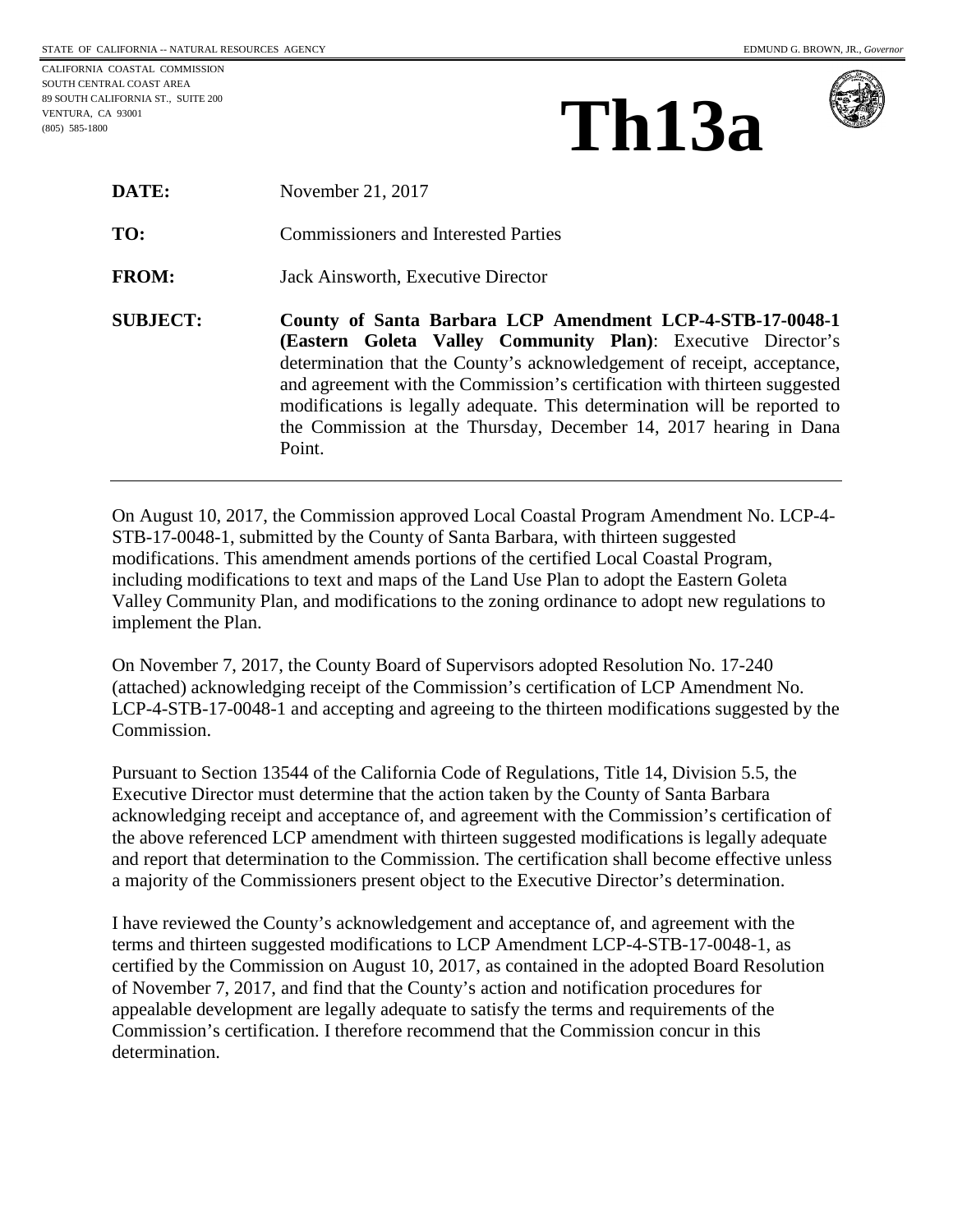

# **County of Santa Barbara** Planning and Development

Glenn S. Russell, Ph.D., Director Dianne Black, Assistant Director

November 14, 2017 John Ainsworth, Executive Director California Coastal Commission South Central Coast Area 89 South California Street, Suite 200 Ventura, CA 93001

Case No. LCP-4-STB-17-0048-1 (Eastern Goleta Valley Community Plan) Re:

Dear Mr. Ainsworth:

On behalf of Santa Barbara County, the Board of Supervisors adopted and executed Resolution No. 17-240 (enclosed) acknowledging receipt of the California Coastal Commission's resolution of certification with suggested modifications and accepting and agreeing to the modifications through amendment of the Coastal Land Use Plan and Implementation Program (Coastal Zoning Ordinance) as required by Section 13544(a) of the California Coastal Commission's Administrative Regulations, and agreeing to issue Coastal Development Permits consistent with the modification of Ordinance No. 4942 as certified by the California Coastal Commission, Amendment Case No. LCP-4-STB-17-0048-1 (Eastern Goleta Valley Community Plan).

Thank you for your assistance on this project. Please contact me at (805) 568-3543 if you have any questions.

Sincerely,

Julie L. Harris, Senior Planner Planning and Development Department

Daniel Klemann, Deputy Director, Long Range Planning Division cc: Allen Bell, Supervising Planner, Long Range Planning Division

Enclosure: Santa Barbara County Resolution 17-240

G:\GROUP\COMP\Planning Areas\GOLETA\Community Plan\2007 Community Plan Update\Coastal Commission\BOS Acceptance Hearing\Acceptance Letter.docx

> 123 E. Anapamu Street, Santa Barbara, CA 93101 · Phone: (805) 568-2000 · FAX: (805) 568-2030 624 W. Foster Road, Santa Maria, CA 93455 · Phone: (805) 934-6250 · FAX: (805) 934-6258 www.sbcountyplanning.org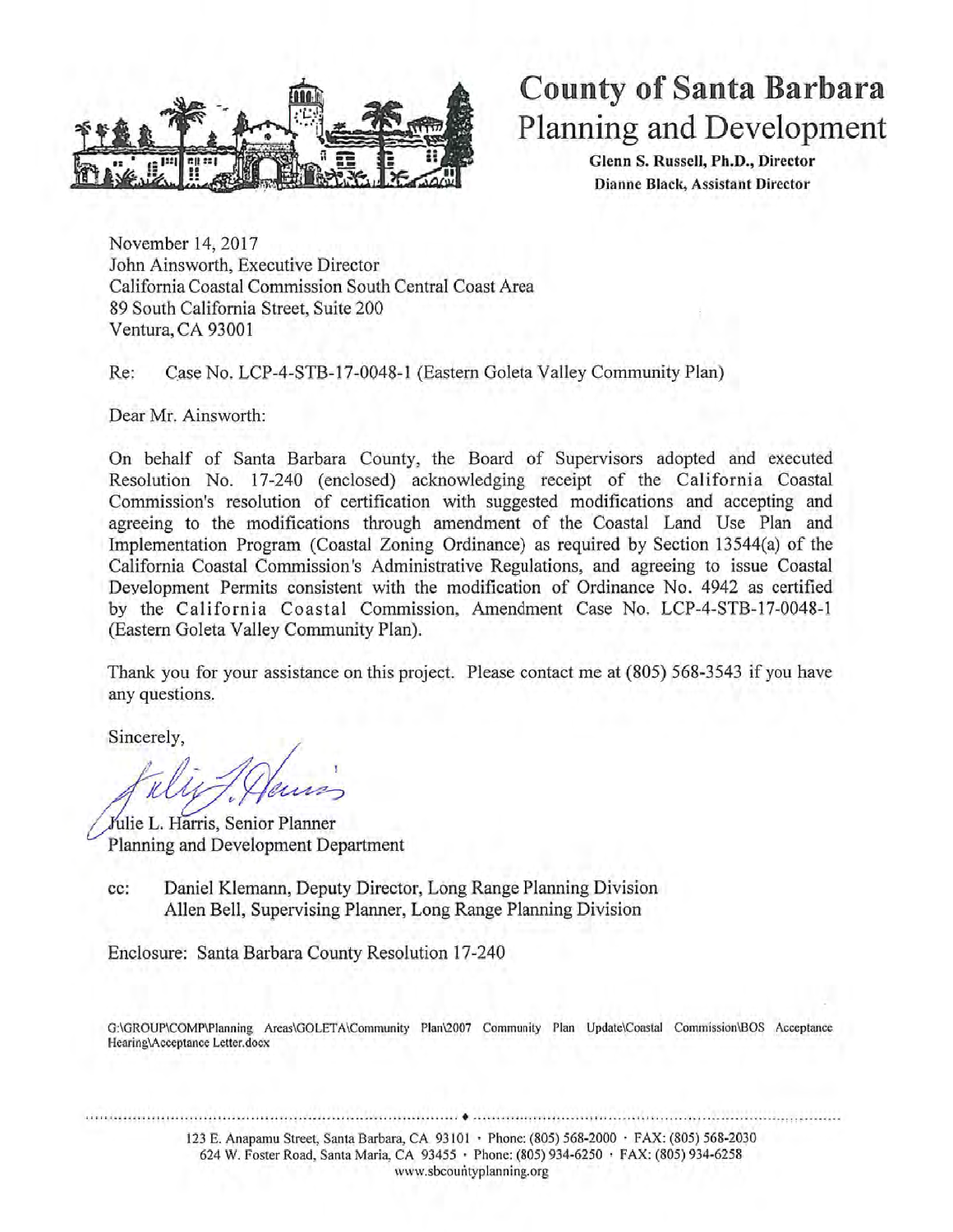## **ATTACHMENT 2**

### RESOLUTION OF THE BOARD OF SUPERVISORS COUNTY OF SANTA BARBARA, STATE OF CALIFORNIA

℩

℩

 $\lambda$ 

 $\lambda$ 

 $\mathcal{E}$ 

 $\mathcal{E}$ 

 $\mathcal{E}$ 

IN THE MATTER OF APPROVING AN AMENDMENT TO THE SANTA BARBARA COUNTY LOCAL COASTAL) PROGRAM TO AMEND THE COASTAL LAND USE PLAN AND THE COASTAL ZONING ORDINANCE, ARTICLE II OF CHAPTER 35, ZONING, OF THE SANTA BARBARA COUNTY CODE, REGARDING THE  $\mathcal{E}$ EASTERN GOLETA VALLEY COMMUNITY PLAN AS MODIFIED BY THE CALIFORNIA COASTAL COMMISSION.

RESOLUTION NO. 17-240

Case Nos: 14GPA-00000-00018 13ORD-00000-00011 15RZN-00000-00004 06MIS-00000-00008

#### WITH REFERENCE TO THE FOLLOWING:

- Whereas on October 20, 2015, the Board of Supervisors of the County of Santa Barbara approved A. an amendment to the County's Local Coastal Program by amending the (1) Coastal Land Use Plan (Resolution No. 15-279, Case No. 14GPA-00000-00018); (2) Coastal Zoning Ordinance, Article II of Chapter 35, Zoning, of the County Code (Ordinance No. 4942, Case No. 13ORD-00000-00011); and (3) Coastal Zoning Ordinance, Article II of Chapter 35, Zoning, of the County Code (Ordinance No. 4943, Case No. 15RZN-00000-00004), regarding the Eastern Goleta Valley Community Plan; and
- $B<sub>r</sub>$ Whereas on November 21, 2006, the Board of Supervisors of the County of Santa Barbara approved the Eastern Goleta Valley Residential Design Guidelines (Resolution No. 06-368, Case No. 06MIS-00000-00008); and
- $C_{\bullet}$ Whereas on December 8, 2015, the Board of Supervisors of the County of Santa Barbara, by Resolution No. 15-311 submitted said amendment for consideration and certification to the California Coastal Commission; and
- Whereas on August 10, 2017, the California Coastal Commission approved a resolution of D. certification with suggested modifications for this amendment to the County's Local Coastal Program (Coastal Commission Case No. LCP-4-STB-17-0048-1); and
- E. Whereas the Board of Supervisors finds the suggested modifications to be acceptable.

#### NOW THEREFORE, IT IS HEREBY RESOLVED AS FOLLOWS:

- 1. The above recitations are true and correct.
- $2.$ The Board of Supervisors acknowledges receipt of the California Coastal Commission's resolution of certification with suggested modifications and accepts and agrees to the modifications through amendment of the Coastal Land Use Plan and Implementation Program (Coastal Zoning Ordinance) as required in Section 13544(a) of the California Coastal Commission's Administrative Regulations, and agrees to issue Coastal Development Permits for the total area included in the certified Local Coastal Program consistent with the modification of Ordinance No. 4942 that the California Coastal Commission certified.